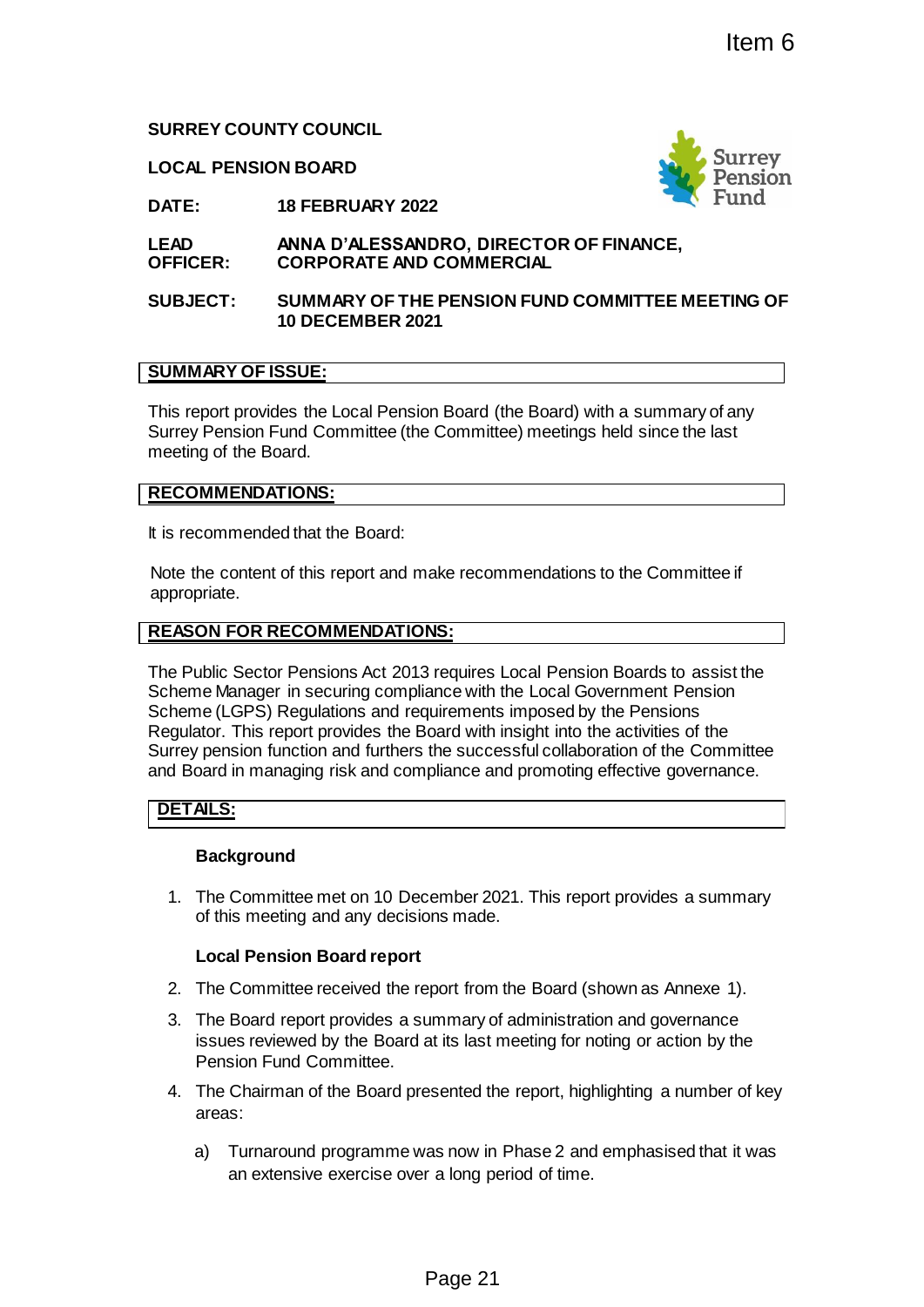- b) The Board will work with officers to improve presentation of Administration performance statistics.
- c) Board noted 2020/21 Annual report and Accounts.
- d) Officers undertook considerable review of risk registers.
- e) The chairman urged the Committee to look at the papers that went to the Board at its meeting of 11 November 2021, which were available online.
- 5. Pension Fund Committee chairman stated the importance of the move to a sovereign status and stressed the substantial challenges ahead with regards to annual programme and McCloud. The chair thanked the Board for their detailed monitoring.
- 6. The Committee resolved the following:
	- a) To approve the proposed change to the risk register, as noted in the Risk Register section of the report.

# **Forward plan**

7. The Committee noted the 2021/22 Forward Plan for the Committee. The Forward Plan is included as Annexe 2.

## **Investment core beliefs and the United Nation's Sustainable Development Goals (UN SDGs)**

- 8. At its meeting of 10 September 2021, the Pension Fund Committee approved the proposed structure for a standalone Responsible Investment (RI) Policy and authorised sub-committee to work with officers, Minerva and investment consultants to progress on drafting a RI policy.
- 9. The investment consultant highlighted the discussion and recommendations from the first sub-committee meeting on 19th November.
	- a) Transitioning from RAFI multi-factor and low carbon indexed equity assets to the Future World Fund will ensure the Fund is more closely aligned with Sustainable Development Goals. The transition will also achieve 20% reduction in carbon footprint across the equity portfolio.
	- b) Taskforce for Climate Related Financial Disclosures (TCFD) metrics will allow committee to measure scope 1 & 2 carbon emissions. Mercer introduced high-level analyses and recommended the following metrics:
		- i- Absolute greenhouse gas (GHG) emissions: likely market standard to report on total GHG emissions;
		- ii- Weighted Average Carbon Intensity (WACI): average exposure (weighted by portfolio allocation) to GHG emissions normalised by a factor such as enterprise value or revenue.
		- iii- Implied Temperature Rise (portfolio alignment): seeks to consolidate the carbon reduction and net zero targets of issuers in whom the Fund is invested into a forward-looking measure of exposure to climate related risks and their ability to capitalise on opportunities in the low carbon transition.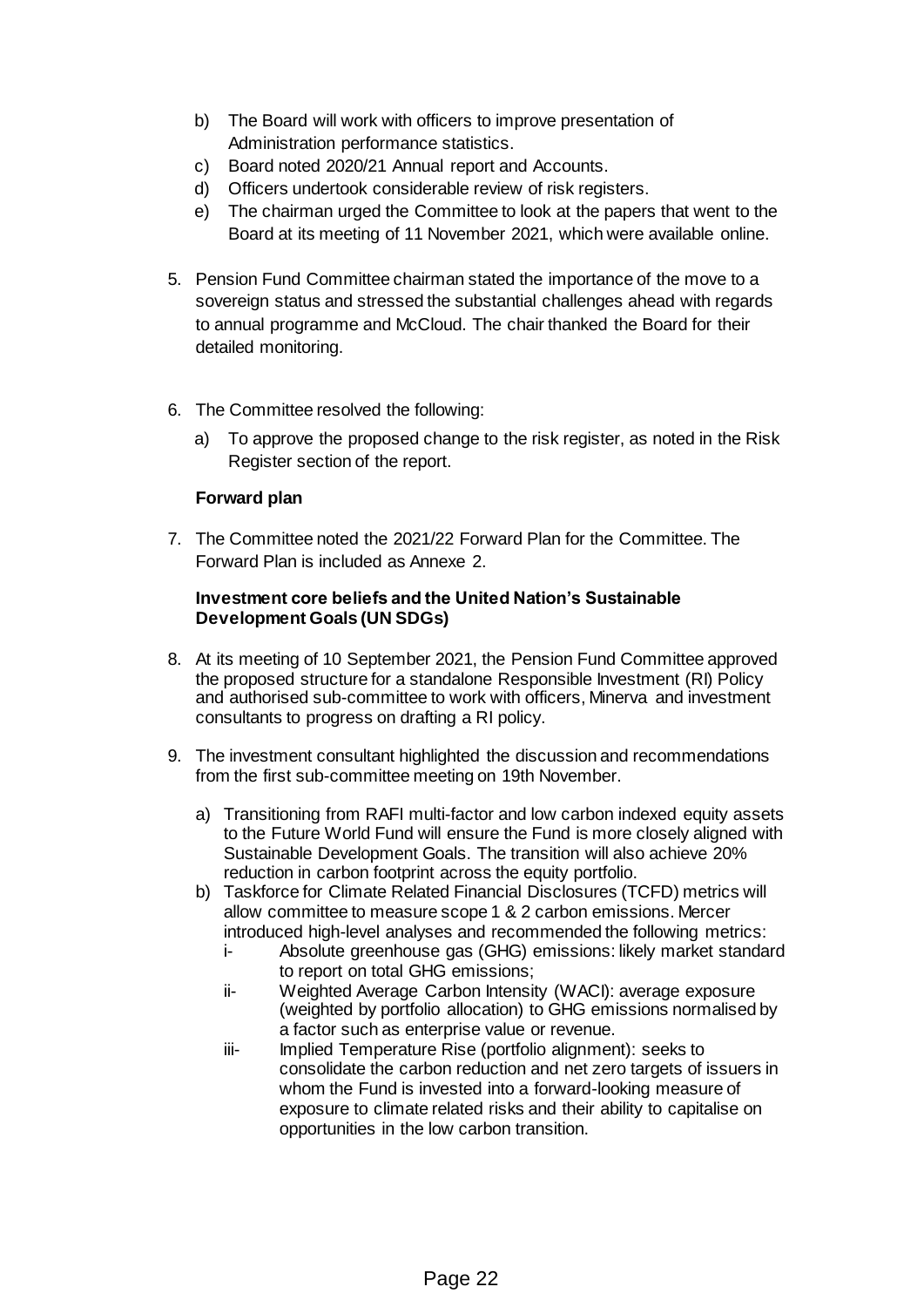- c) The first two metrics are backward looking and use past data. Forward looking is an area that is growing in terms of the data available as companies are reliant on external parties and the one selected by Mercer is Implied temperature rise.
- d) A proposed objective is to increase over time the proportion of the assets which the Committee have high quality and robust data in order to calculate the metrics. At present, such metrics are widely available for listed equities, but data for other asset classes such as bonds and private market assets is in progress. By engaging with managers, and making it clear that we expect data availability to improve over time, we expect to be able to improve measurement over time.
- 10. The Assistant Director explained that in terms of next steps, the officers will liaise with Mercer and once data is available a meeting with subcommittee will be organised and further recommendations will be brought forward to committee.
- 11. The Committee resolved the following:
	- a) Notes the progress of the sub-committee on drafting a Responsible Investment Policy for further consideration.
	- b) To approve officers to work with the sub-committee, the independent investment advisor, investment consultant and Border to Coast to establish a total emissions and weight adjusted carbon intensity (WACI) for backward looking metrics and portfolio aligned, implied temperature rise for forward looking metrics in respect of the Fund's Taskforce for Climate Related Financial Disclosures (TCFD) report.
	- c) Approve for officers to work with the sub-committee, the independent investment advisor, investment consultant and Border to Coast to model a low carbon transition plan, applying scenario analysis using the agreed TCFD metrics based on dates of 2030, 2040 and 2050.
	- d) Supports the revised Border to Coast Responsible Investment (RI) Policy 2022 and Corporate Governance and Voting Guidelines 2022, subject to the continuing work between the Fund and Border to Coast to align our approaches consistent with the Fund's standalone Responsible Investment Policy currently in design stage.

## **Company engagement and voting**

- 12. The report summarised the various Environmental Social & Governance (ESG) engagements that the Fund, Local Authority Pension Fund Forum (LAPFF), Robeco, and Border to Coast Pensions Partnership (BCPP) have been involved in.
- 13. The Fund is a member of LAPFF so enhances its own influence in company engagement by collaborating with other Pension Fund investors through the Forum. Robeco has been appointed to provide BCPP's voting and engagement services so acts in accordance with BCPP's Responsible Investment Policy, which is reviewed and approved every year by all 11 partner funds within the Pool.
- 14. The Committee resolved the following:
	- a) That ESG Factors were fundamental to the Fund's approach was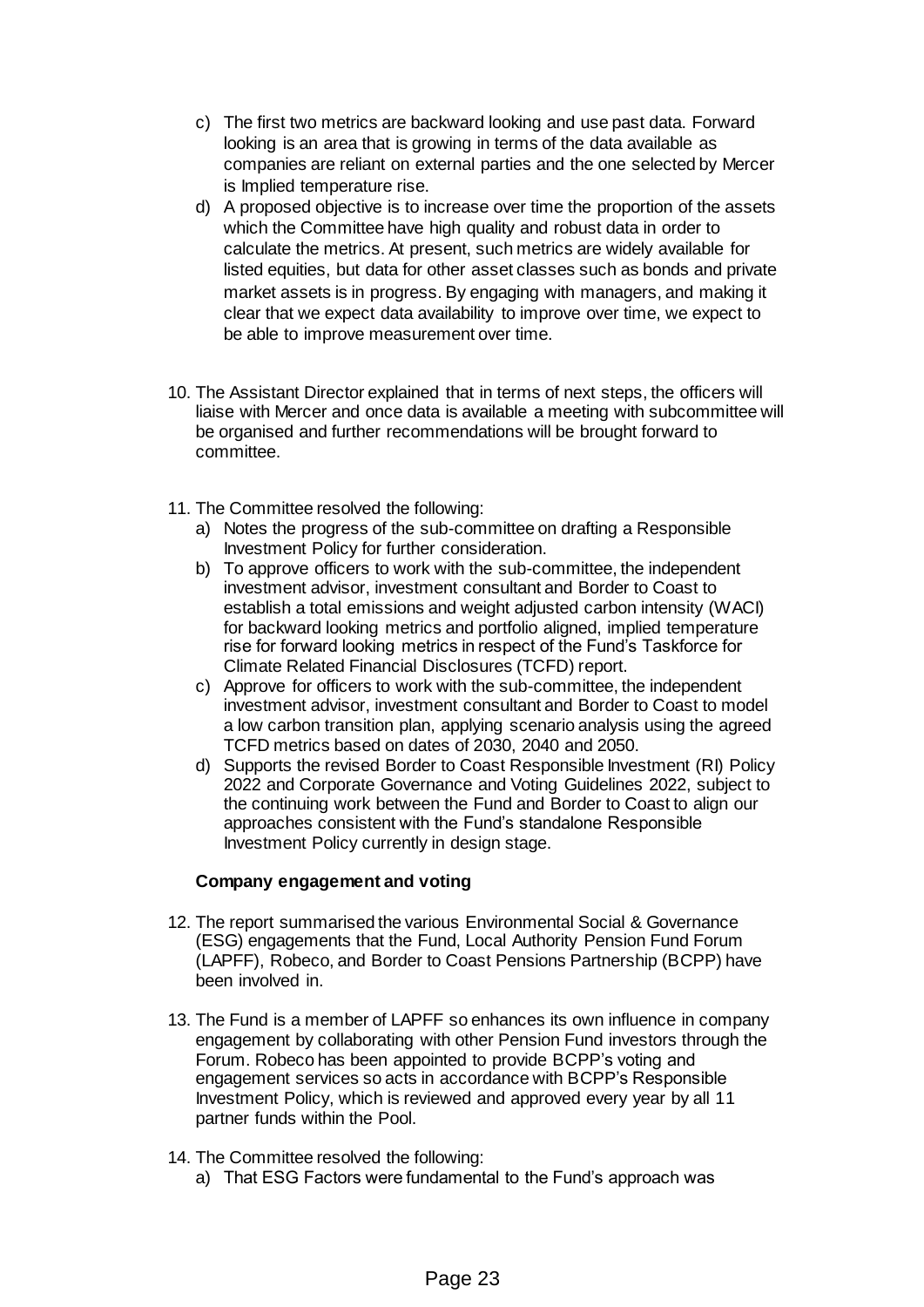confirmed as consistent with the Mission Statement through;

- i- Continuing to enhance its own Responsible Investment Approach, its Company Engagement policy, and SDG alignment, referenced in the Investment Core Beliefs & SDG Mapping report.
- ii- Acknowledging the outcomes achieved for quarter ending 30 September 2021 by Robeco in their Active Ownership approach and the LAPFF in its Engagement with multinational companies as at 30 September 2021. A working group had been set up to continue this work going forward, of which the Fund has chosen to participate in going forward.
- b) That the LAPFF be invited to speak at a future meeting.
- c) That Robeco information be attached as an appendix to future reports to the Committee.
- d) Further information is provided on votes against management, including details of the vote and the outcome.

## **Competitions and Markets Authority (CMA) Investment Consultant Objectives**

- 15. The Assistant Director explained that Competition Markets Authority (CMA) requires review of strategic objectives for the Investment Consultant (IC) at least every three years. Although it is a good practice to review IC performance annually. An independent review wasn't carried out as Fund reappointed current IC Mercer and the procurement exercise provided a good opportunity to test their investment capabilities. However, further work will be carried in next financial year.
- 16. The Committee resolved the following:
	- a) That the Strategic Objectives for Investment Consultants of the Fund is line with CMA Requirements be noted.
	- b) That compliance against the strategic objectives by the Investment Consultant provider for 2021 be noted.
	- c) That the submission of the CMA Statement and Certificate for 2021 be approved.

## **Investment Strategy Review**

- *17.* The Assistant Director presented the project plan for the investment strategy review. It was highlighted that investment strategy will be reviewed in line with 2022 Actuarial valuation and that RI aspects will be incorporated into the investment strategy review.
- 18. The Assistant Director also explained that decisions from 2019 were still being implemented and reiterated the length of time it could take to implement changes to the asset allocation.
- 19. The Committee resolved the following: a) To approve the high-level project plan for the Investment Strategy Review.

## **Investment and funding report**

20. The main findings of the report were that the Fund's value as at 30 September 2021 was £5.257bn and its liabilities were £4.756bn, making the funding level 110%.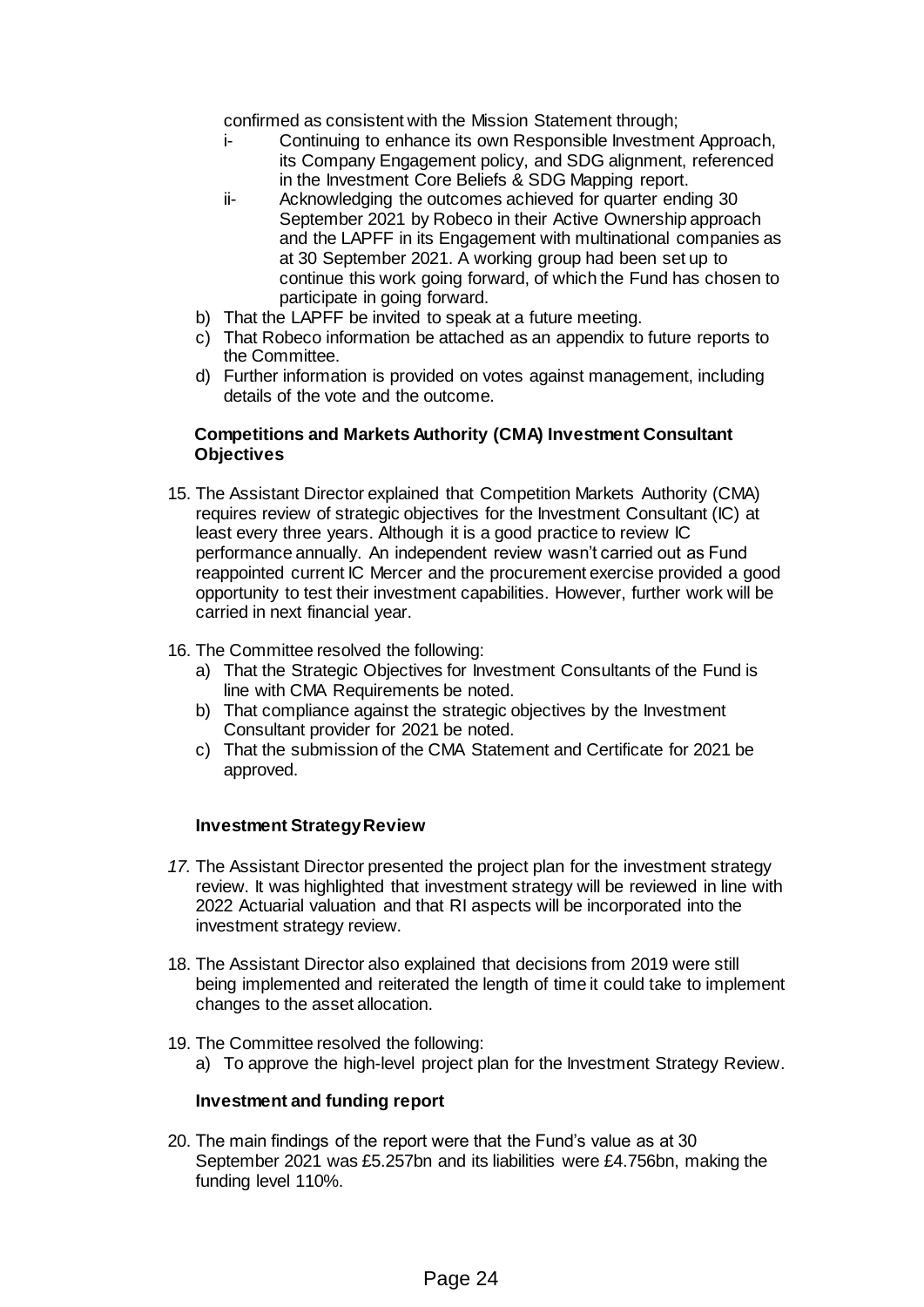- 21. Cash flow also remains positive. Half-yearly (quarters one-two) cash-flow is +£13,346,365.
- 22. The Senior Pensions Finance Specialist highlighted that in October 2021, the Fund transitioned assets from Franklin Templeton and Western Multi Asset Credit (MAC) to Border to Coast Multi Asset (BCPP) Credit Fund. The Fund was also in process of transiting assets from Diversified Growth Funds, which includes Aviva, Ruffer and Baillie Gifford to Border to Coast.
- 23. The Committee resolved the following:
	- a) That a briefing note be provided to the Committee on stock funding, namely how it works and the benefits and risks of doing so.

### **Border to Coast update**

- 24. The Committee noted the following:
	- a) Meetings since the last Pension Fund Committee meeting of 10 September.
	- b) Border to Coast Joint Committee (JC) meeting of 23 November 2021;
	- c) Details of the Border to Coast Asset Transfer Planning 2022-25
	- d) Details of changes to key personnel at Border to Coast
	- e) Update on the multi-asset transition
	- f) Update on the UK Equity Alpha Fund
	- g) Update on the Alternatives Series 2 launch, including climate opportunities.

## **CONSULTATION:**

25. The Chairman of the Local Pension Board has been consulted on this repo

#### **RISK MANAGEMENT AND IMPLICATIONS:**

26. Any relevant risk related implications have been considered and are contained within the report.

## **FINANCIAL AND VALUE FOR MONEY IMPLICATIONS**

27. Any relevant financial and value for money implications have been considered and are contained within the report.

## **DIRECTOR OF FINANCE, CORPORATE AND COMMERCIAL**

28. The Director of Finance, Corporate and Commercial is satisfied that all material, financial and business issues and possibility of risks have been considered and addressed.

## **LEGAL IMPLICATIONS – MONITORING OFFICER**

29. There are no legal implications or legislative requirements.